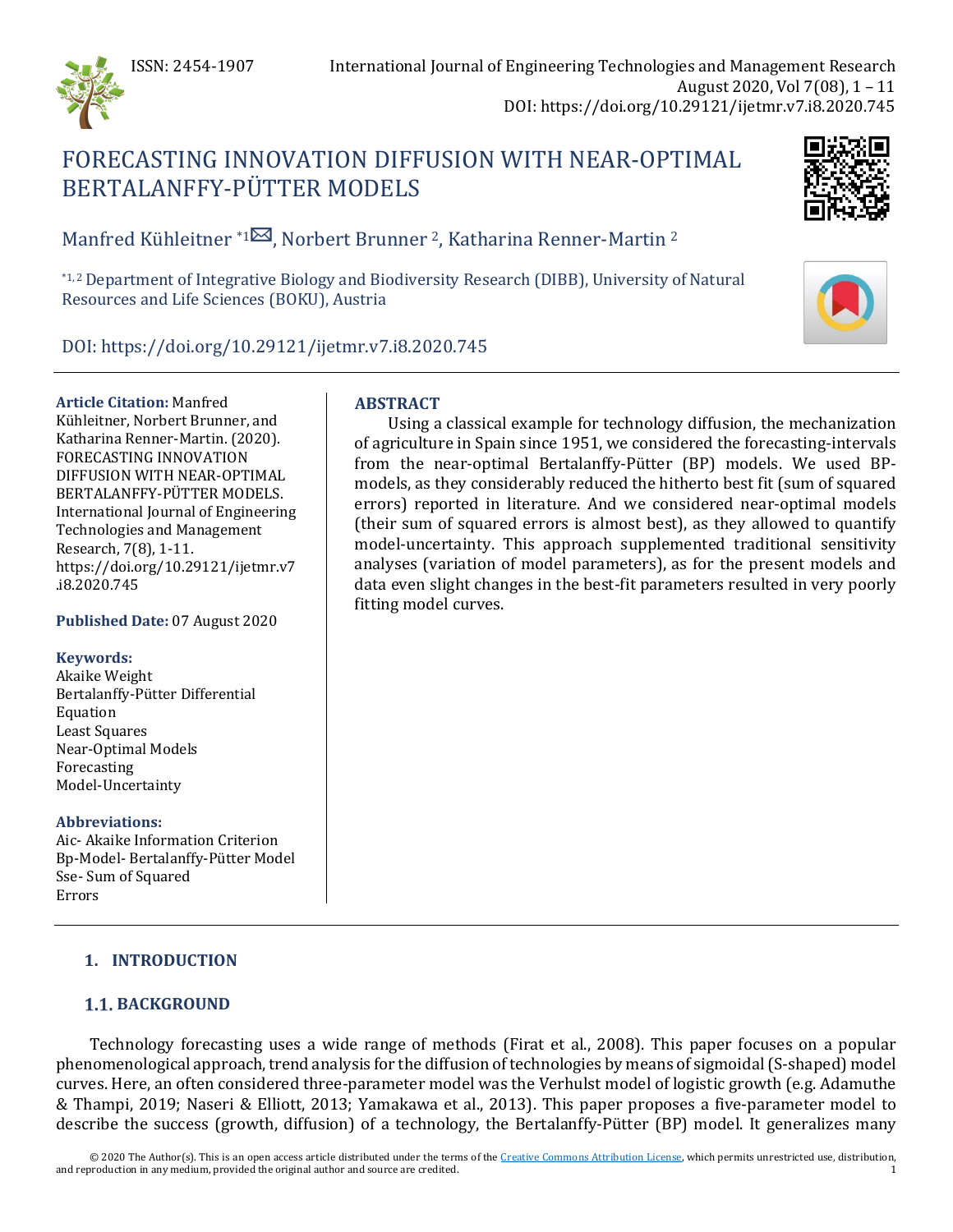conventional three-parameter models (e.g. logistic growth) and therefore improves their fit. In addition, the two additional parameters allow to identify near-optimal three-parameter models that do not differ significantly from the best-fit BP-model. Comparing the forecasts from these near-optimal models with the forecast from the best-fit model results in new quantitative indicators for assessing model-uncertainty *ex ante*. We illustrate this approach for data from literature, where we explore, which levels of model-uncertainty occurred in the past for forecasting. We expect that such empirical studies will lead to sensible recommendations for practitioners about what modeluncertainty needs to be assumed for different timespans of prognosis.

### **PROBLEM**

Model uncertainties arise, when gaps in knowledge about the true drivers and mechanisms of growth cannot be reduced by an analysis of the past observations. For instance, as was observed for the prognosis of cancer, many growth curves with different shapes in the future may fit well to given historic data (Kühleitner et al., 2019). The paper develops a new approach to assess model-uncertainty and it illustrates it for forecasting. In order to measure model-uncertainty quantitatively, Bai & Jin (2016) suggested to use the relative error of the prediction. However, *ex ante* we could not compute this future error of prediction.

We propose a different approach. We identify models that fit well to the current data and that therefore in a technical sense defined below have a certain "probability to be true". Thereby, we use the Akaike information criterion *AIC* (Akaike, 1974) and its associated probability (Akaike weights): For given data, the model with the lowest *AIC* is most likely to be true and comparing other models with this one, their probabilities to be true are computed from the differences in *AIC*.

Based on this notion, we define a forecasting interval by the lower and upper bounds of the predictions drawn from likely models. Thereby, we consider all BP-models with a certain probability to be true, when compared to the best-fitting one. The forecasts based on these models define the forecasting interval. This concept resembles the confidence interval, but the confidence interval assumes a fixed model that is fitted to random variations of the data, while for the forecasting interval the data remain fixed.

### **2. MATERIALS AND METHODS**

#### **2.1. MATERIALS**

The computations used Mathematica 12.0 software of Wolfram Research. The results of optimization were exported to a spreadsheet (Microsoft Excel) and reimported into Mathematica for further analysis of the modeluncertainty.

# **DATA**

We use data about the mechanization of agriculture in Spain by means of tractor ownership. The primary sources were census data and government reports over the period 1951-1976 (Mar-Molinero, 1980). While the data may appear to be outdated, they cover an interesting phase for agriculture in Spain: During the early 1950s, the ancient regime of Franco gave up its disastrous policy of economic autarky and in the 1960s and 70s this was followed by a policy of modernization of the agricultural sector (Táboas et al., 2019). Further, the data for 1951-1976 were used repeatedly to test approaches to forecasting (e.g. Nguimkeu, 2014; Franses, 1994; Meade, 1984; Mar-Molinero, 1980). Gurung et al. (2018) is a recent related study about the mechanization of agriculture in India.

The data were rescaled to start at *t* = 0, meaning the year 1951. (This rescaling was used in literature.) We used equation (1) to model the stock of tractors *y*(*t*) over time *t* in years. Thereby, we first searched for the best fitting BP-model for the data till 1976. In order to assess prognosis, we also identified the best fitting BP-models to ten truncated data (number of tractors till the year 1966, 1967, … 1975) that we used to test the forecast for 1976 in hindsight. We supplemented this example by considering in addition the 1977-2009 data from the World Bank Open Data repository starting in 1961 (World Bank, 2019) and identifying the best-fit BP model for the extended data till 2009. The combined data are listed in Table 1.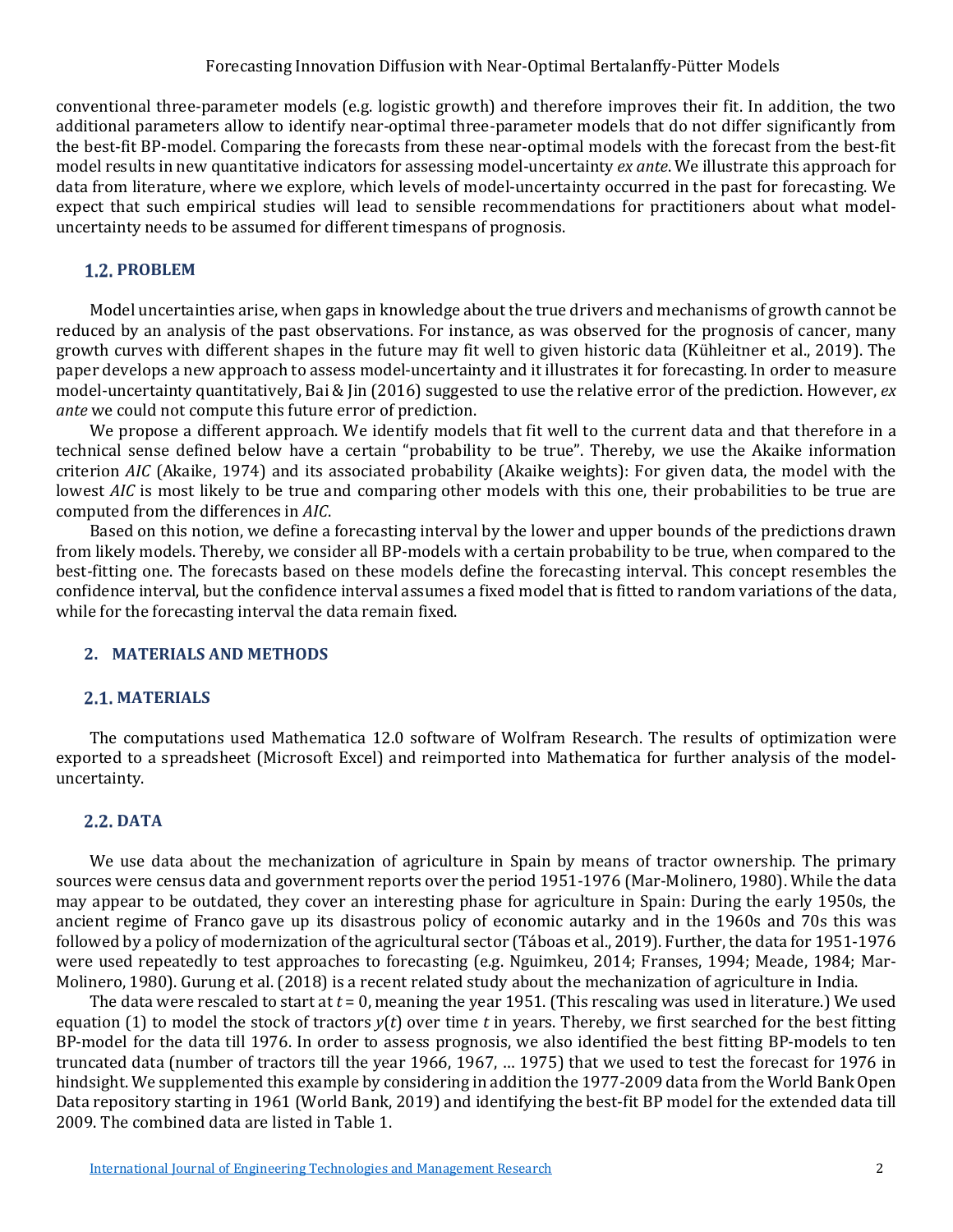#### Manfred Kühleitner, Norbert Brunner, and Katharina Renner-Martin

| Year <sup>2</sup> | Stock <sup>3</sup> | Year | <b>Table 11</b> block of tractors in opain aaring the period 1991 2009.<br>Stock | Year | Stock   | Year | Stock   | Year | Stock   | Year | Stock    |
|-------------------|--------------------|------|----------------------------------------------------------------------------------|------|---------|------|---------|------|---------|------|----------|
| $\bf{0}$          | 1.3800             | 10   | 7.1080                                                                           | 20   | 28.2370 | 30   | 54.8080 | 40   | 75.5740 | 50   | 92.5690  |
| 1                 | 1.5800             | 11   | 9.2750                                                                           | 21   | 30.6190 | 31   | 57.1170 | 41   | 76.6270 | 51   | 94.6050  |
| 2                 | 1.9000             | 12   | 11.4410                                                                          | 22   | 33.0360 | 32   | 59.2010 | 42   | 77.5300 | 52   | 94.3650  |
| 3                 | 2.1440             | 13   | 13.0130                                                                          | 23   | 35.5550 | 33   | 61.1430 | 43   | 78.9750 | 53   | 96.6600  |
| 4                 | 2.6020             | 14   | 14.7880                                                                          | 24   | 37.9070 | 34   | 63.3210 | 44   | 80.5590 | 54   | 98.0810  |
| 5                 | 2.9960             | 15   | 16.9190                                                                          | 25   | 40.0928 | 35   | 65.7830 | 45   | 82.3610 | 55   | 100.0220 |
| 6                 | 3.4180             | 16   | 18.0720                                                                          | 26   | 42.1390 | 36   | 67.8680 | 46   | 84.1930 | 56   | 101.6040 |
| 7                 | 4.0680             | 17   | 20.4360                                                                          | 27   | 45.5680 | 37   | 70.1930 | 47   | 86.2140 | 57   | 103.0440 |
| 8                 | 4.7080             | 18   | 23.4540                                                                          | 28   | 49.1600 | 38   | 72.2660 | 48   | 88.1980 | 58   | 103.8730 |
| 9                 | 5.6840             | 19   | 25.9820                                                                          | 29   | 52.3910 | 39   | 74.0830 | 49   | 89.9700 |      |          |

**Table 1:** Stock of tractors in Spain during the period 1951-2009.1

1) Source: data combined from Figure 5 of Mar-Molinero (1980) and open data from World Bank (2019).

2) Start with 1951 (year 0); 1976 corresponds to year 25.

3) One unit is a stock of 10,000 tractors.

# **BERTALANFFY-PÜTTER (BP) MODEL**

The growth function *y*(*t*) of the BP-model is a solution of the following differential equation (Pütter, 1920), which can be solved analytically, though in general not by means of elementary functions (Ohnishi et al., 2014).

$$
y'(t) = p \cdot y(t)^a - q \cdot y(t)^b
$$

The five model parameters are determined from fitting the model to historical data: Four parameters are displayed in the equations, namely the non-negative exponent-pair *a* < *b* and the constants *p* and *q*. An additional parameter is the initial value, i.e.  $y(0) = c > 0$ .

Each exponent-pair (*a*, *b*) defines a unique BP-model *BP* (*a*, *b*) with three free parameters. Well-known examples are bounded exponential growth *BP* (0, 1), logistic growth *BP* (1, 2), the von Bertalanffy model *BP* (1, 2/3), and the West model *BP* (1, 3/4). The Solow (1957) model of economic growth is a class of BP-models; it coincides with the generalized Bertalanffy model ( $b = 1$  and  $a < 1$ ). Also, the Richards model is a class of BP-models ( $a = 1$  and *b*> 1). The Gompertz-model is the limit case *BP* (1, 1) with a different differential equation, where *b* converges to *a* = 1 from above (Marusic & Bajzer, 1993). These models have been used in forecasting, e.g. business trends (Dhakal, 2018), tumor growth (Murphy at al., 2016), or epidemic trajectories (Pell et al., 2018). In biology, these models have been proposed to model the growth of plants (Richards, 1959) or the mass growth of vertebrates (e.g. West et al., 2001; Bertalanffy, 1949).

In literature, there are several other five-parameter growth models, such as the model of Bass (1969) for market diffusion or the model of Monod (1949) for bacterial kinetics. We decided to use the BP-model, as it was very flexible. In comparison to other five-parameter models, this versatility had the disadvantage that for the BP-model the standard optimization tools (e.g. command Non-Linear Model Fit in Mathematica) did not always identify the bestfit parameters (numerical instability). However, as explained below, we could overcome this difficulty, whence this model is now feasible for practitioners. As to another limitation, the BP-model is not suitable in situations, where both growth and decay occur. Rather, it is intended to improve the fit to the data in situations, where initially e.g. logistic growth has been considered as a viable model.

# **2.4. DATA FITTING**

The most common method for data-fitting, used also for this paper, is the method of least squares, which fits a (nonlinear) model to past data (Satoh & Matsumura, 2018). Thus, model selection aimed at finding parameters that minimized the sum of squared errors *SSE*. If  $v(t)$  is a solution of equation (1), using certain exponents  $a < b$  and parameters  $p$ ,  $q$ ,  $c$ , and if  $(t_i, y_i)$  are the *N* data, then *SSE* is defined by equation (2):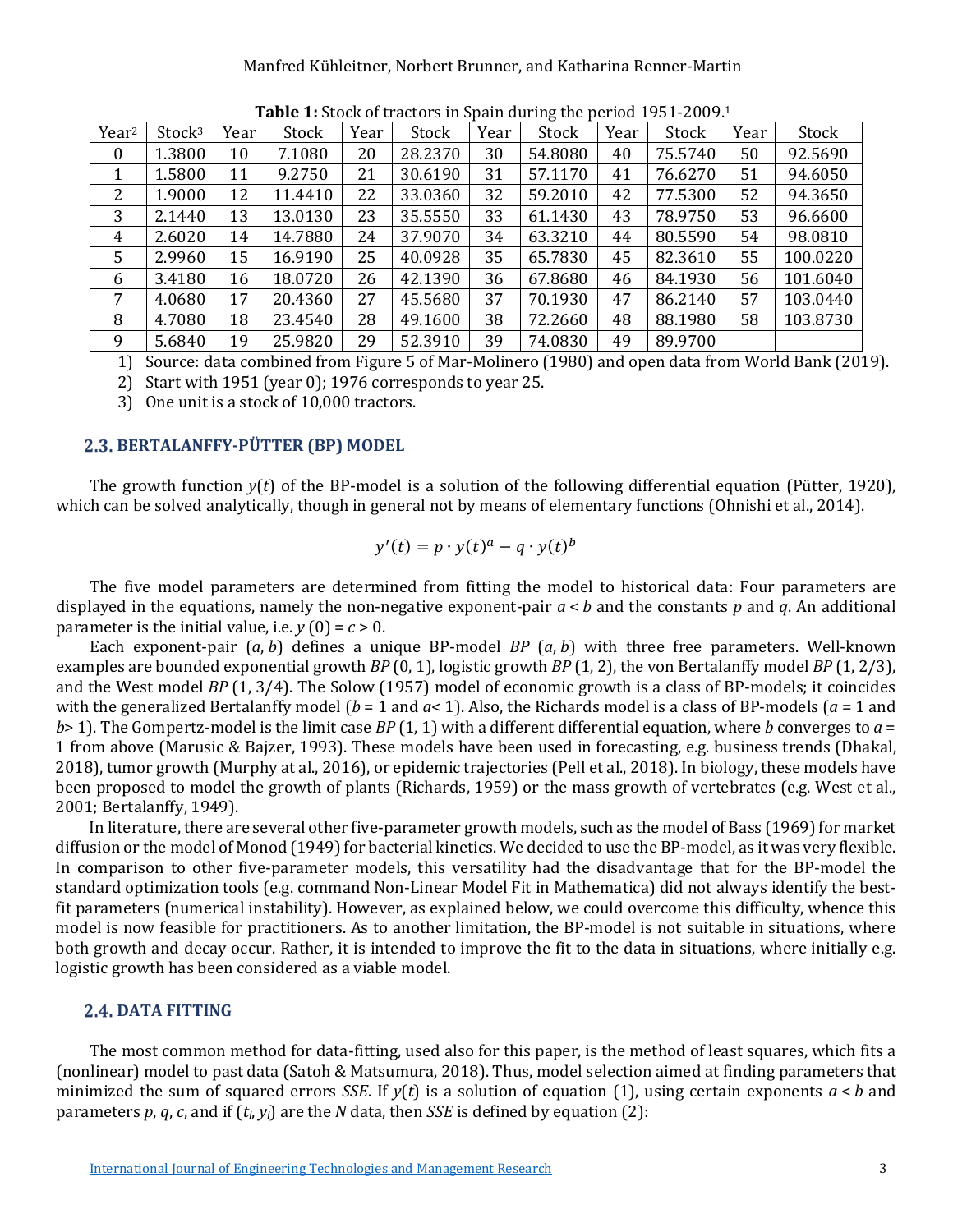$$
SSE = \sum_{i=1}^{N} (y_i - y(t))^2
$$

As explained above, for model (1) the standard optimization tools did not find best-fit parameters to minimize (2). We did overcome this difficulty by considering exponent-pairs (*a*, *b*) on a grid with step size 0.01 in both directions; initially  $0 \le a \le 2.5$ ,  $a < b \le a + 3.5$ . (The grid was adaptively enlarged during optimization; for one dataset we searched about 200,000 grid points.) Figure 1 plots the search-grid (yellow area) and it displays the exponent-pairs of named models by dots (e.g. Verhulst model) or lines (e.g. Richards' model interpreted as a model class). Compared to the search-grid, these models were rather exceptional.



**Figure 1**: Named models (blue) and model classes (italics and lines) and part of the search region (yellow) of BP-models (plot using Mathematic 12.0).

For each exponent-pair of the grid we identified the best fitting model parameters (*p*, *q*, *c*) that minimized *SSE*. This defined the following function of equation (3), assuming for the minimization (right hand side) model (1) with exponents *a*, *b*:

$$
SSE_{opt}(a, b) = \min_{c, p, q} (SSE)
$$

The best fitting model had the overall least sum of squared errors (*SSEmin*). We identified its exponent-pair (*amin*, *bmin*) with an accuracy of 0.01 (as we searched only grid-points) and its parameters *pmin*, *qmin*, *cmin* that minimized  $SSE_{opt}(a_{min}, b_{min}) = SSE_{min}$ .

For each grid-point (*a*, *b*), the optimization of *p*, *q*, and *c* was done using a custom-made variant of the method of simulated annealing (Vidal, 1993). The details and the code were outlined in another paper (Renner-Martin et al., 2018, Kühleitner et al., 2019). The outcome was exported into a spreadsheet, whose rows listed the best fit parameters *a*, *b*, *c*, *p*, *q*, and *SSE* for each grid-point. The exponent-pair (*amin*, *bmin*) was identified from the row, where the least value of *SSE* was attained.

#### **2.5. COMPARISON OF MODELS**

[International Journal of Engineering Technologies and Management Research](https://www.granthaalayahpublication.org/ijetmr-ojms/index.php/ijetmr) 4 We use *SSE* of equation (2) as the primary measure to assess the fit of a model to data. Related measures used in forecasting literature (for a survey: Hyndman & Koehler, 2006) are the root-mean-square error,  $RMSE = \sqrt{\frac{SSE}{N}}$ , and R-squared,  $R^2 = 1 - \frac{SSE}{SQT}$ . Here, *SQT* is the total sum of squares (variance of the *N* data  $y_i$  times *N*–1 or *N*, depending on the estimator for the variance). The use of *SSE* was based on assuming normally distributed errors.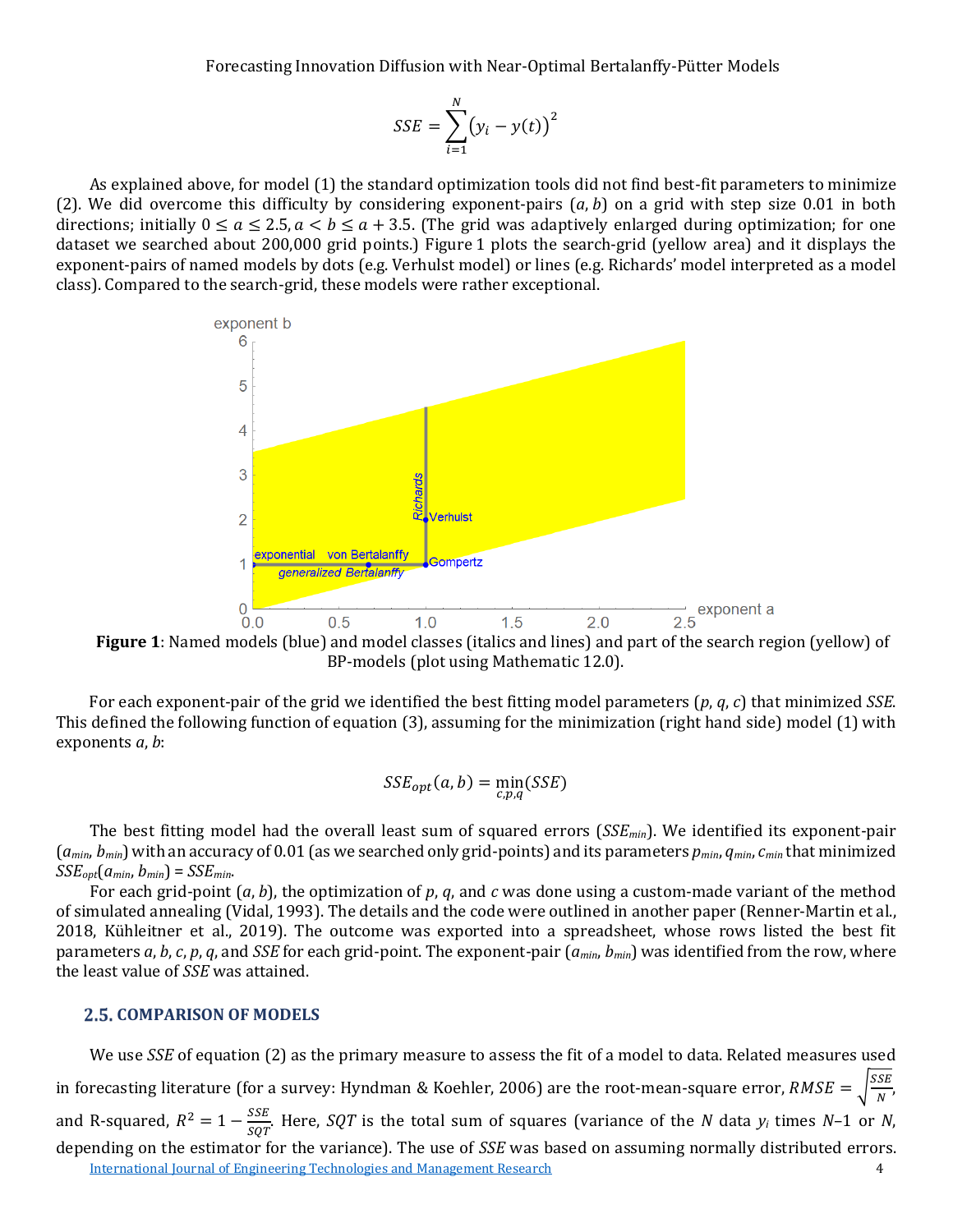Different statistical assumptions have led to weighted sums of squared errors. In addition, we used the Akaike information criterion,  $AIC = N \cdot \ln(SSE/N) + 2 \cdot K$ ; c.f. Burnham & Anderson (2002) or Motulsky & Christopoulos (2003). Here, *N* is the number of the data-points. For the 1951-1976 data, *N* = 26; for the truncated data, *N* ranges from 16 to 25; and for the 1951-2009 data,  $N = 59$ . Further,  $K = 4$  is the number of optimized parameters  $(c, p, q)$  and *SSE* as an implicit parameter). As we compared a finite set of three-parameter BP-models *BP* (*a*, *b*) using exponentpairs chosen from a grid, we did not penalize the best fitting model by a higher number of parameters (the optimal exponent-pair was roughly approximated, but not yet computed). Thus, for these models, the least *AICmin* was achieved for the model defined from the exponent-pair (*amin*, *bmin*).

If the model with *AICmin* is compared to another model with larger *AIC*, then the probability that the other model is true (in an information theoretic meaning) is given by the relative Akaike weight  $e^{-d/2}/(1 + e^{-d/2})$ , using the difference *d* = *AIC*–*AICmin*. This probability is at most 50% (comparing the model with the least *AIC* with an almost as good model).

### **FORECASTING INTERVALS**

The starting point of our new approach are the data and *SSEmin* together with all *u*-near-optimal exponent-pairs  $(a, b)$ . Thereby, an exponent-pair  $(a, b)$  is *u*-near-optimal with model-uncertainty *u*, if  $SSE_{\text{out}}(a, b) \le (1 + u) \cdot SSE_{\text{min}}$ . For each exponent-pair we also consider the best fitting growth curve  $y_{ab}(t)$ ; it is specified by its parameters *a*, *b*, *c*, *p*, *q*. All models that are displayed in the yellow search region of Figure 1 by their exponent-pairs are meant to realize the best possible fit to the given data, i.e. depending on *a* and *b* (which defined the model) the model parameters *p*, *q* and *c* were optimized according formula (3). Therefore, for the data that represent the past, there was barely a difference between the model curves for models whose *SSE* did not differ much from *SSEmin*.

In analogy to confidence intervals we now define: For a point of time *T* the forecasting interval *Iu*(*T*) for the level *u* of model-uncertainty has as its end-points the least upper and the largest lower bounds of the function values  $y_{a,b}(T)$  associated to *u*-near-optimal exponent-pairs. For the computation of a forecasting interval  $I_u(t)$ , filtering in the table of optimal parameters identified the rows with *SSE* ≤ (1+*u*)⋅*SSEmin*. The parameters of each of these rows defined a growth function *ya,b* that was evaluated at *T*. The minimum and maximum of these values defined the boundaries of the interval.

In order to obtain a closer analogy to the confidence intervals, we related model-uncertainty in the following way to the probability that a model is true in the information theoretic sense, using *AIC* and more specifically, the relative Akaike weight. For, as follows from the above section, if the exponent-pair (*a*, *b*) is near-optimal with modeluncertainty *u*, then the probability that this exponent-pair is true is given by the following formula (4) for the relative Akaike-weight.

$$
\operatorname{prob}(a, b) = \frac{1}{1 + \sqrt{(1 + u)^N}}
$$

#### **3. RESULTS AND DISCUSSIONS**

#### **PREVIOUS OUTCOMES**

The trend for tractors has been studied repeatedly. There is a consensus in literature that the growth of tractors would follow a logistic model. Mar-Molinero (1980) compared several models and for the 1951-1976 tractor data he reported *SSE* = 4.9768 as the best fit, obtained by the logistic model. Subsequent authors (e.g. Meade, 1984; Franses, 1994; Nguimkeu, 2014) confirmed this conclusion.

Mar-Molinero (1980) also reported an "unexplained residual sum of squares" of 2.57. However, he referred to autocorrelation, using a fit of a time series:  $r_t = \rho \cdot r_{t-1} + \varepsilon_t$  for the residuals  $r_t = y_t - y(t)$  and the unexplained error  $\varepsilon_t$ . This paper aims at improving the fit by using a better growth curve, but it does not follow up on the autocorrelation.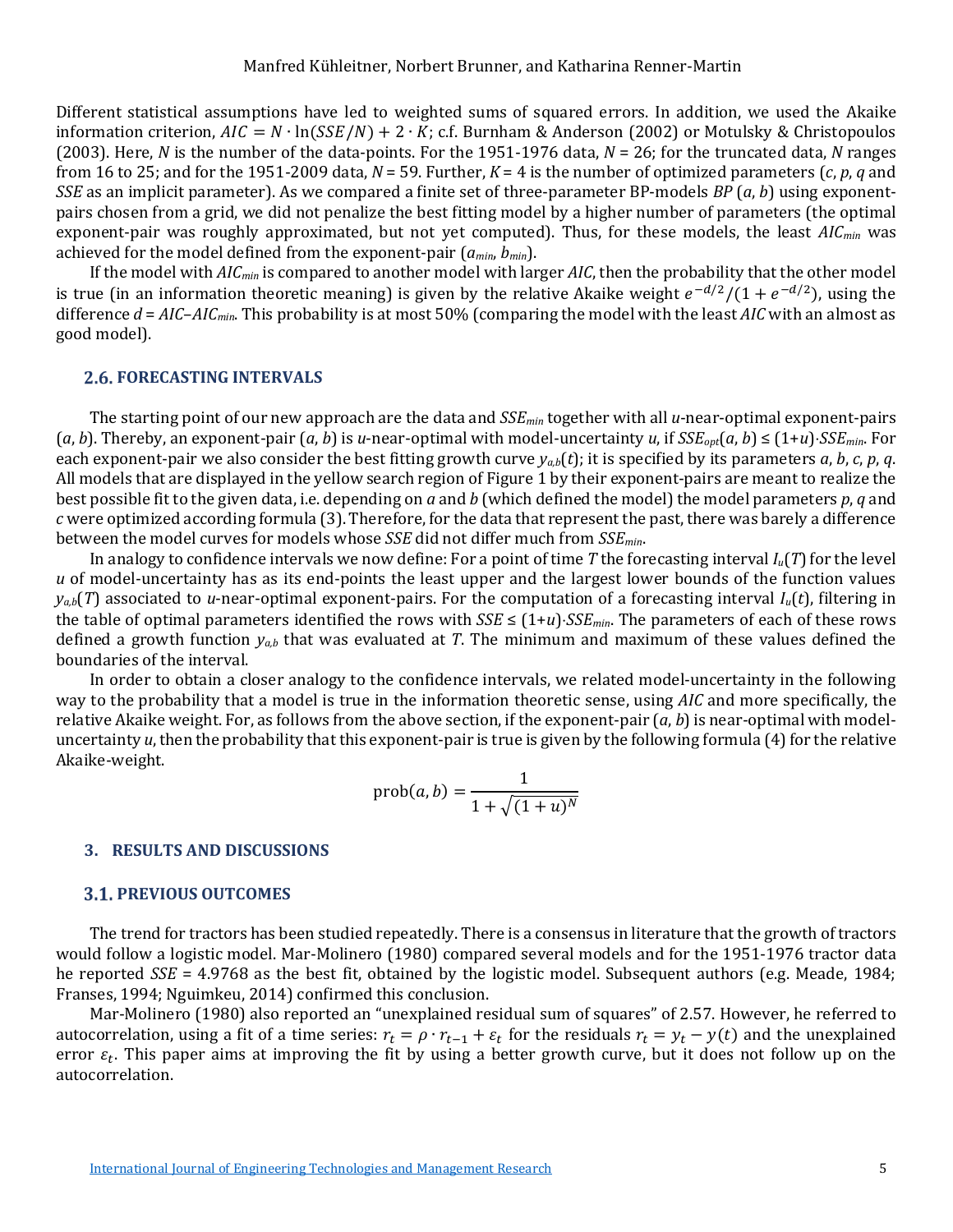# **DATA FITTING**

In order to identify the best-fit BP-model for the 1951-1976 tractor data, and for the truncated data, we searched between  $0.9$ -1.3×10<sup>5</sup> grid-points. Figure 2 plots the best fitting growth curves. Their best-fit parameters are listed in Table 2 and their exponent-pairs are plotted in Figure 3.

| Year <sup>1</sup> |           |           | Best fit parameters |           | Goodness of fit |             |             |          |
|-------------------|-----------|-----------|---------------------|-----------|-----------------|-------------|-------------|----------|
|                   | $a_{min}$ | $b_{min}$ | $c_{min}$           | $p_{min}$ | $q_{min}$       | $SSE_{min}$ | <b>RMSE</b> | $R^2$    |
| 1966              | 1.91      | 2.12      | 1.47507             | 0.182778  | 0.0976106       | 0.581875    | 0.190702    | 0.998599 |
| 1967              | 1.89      | 2.13      | 1.47848             | 0.166224  | 0.0808923       | 0.58954     | 0.186223    | 0.998926 |
| 1968              | 1.72      | 1.9       | 1.37506             | 0.252761  | 0.14337         | 1.29791     | 0.268526    | 0.998208 |
| 1969              | 1.42      | 1.62      | 1.20355             | 0.312459  | 0.155705        | 2.92583     | 0.392417    | 0.996969 |
| 1970              | 1.34      | 1.42      | 1.13237             | 0.700413  | 0.519034        | 3.53807     | 0.420599    | 0.997196 |
| 1971              | 1.24      | 1.4       | 1.08056             | 0.423065  | 0.227006        | 3.64734     | 0.416753    | 0.997732 |
| 1972              | 1.22      | 1.38      | 1.08142             | 0.424588  | 0.22552         | 3.69308     | 0.409716    | 0.998164 |
| 1973              | 1.17      | 1.4       | 1.06337             | 0.341165  | 0.136074        | 3.74722     | 0.403637    | 0.998487 |
| 1974              | 1.17      | 1.37      | 1.07238             | 0.37085   | 0.165032        | 3.84279     | 0.400145    | 0.998725 |
| 1975              | 1.15      | 1.34      | 1.03507             | 0.396099  | 0.182001        | 3.89954     | 0.394945    | 0.998921 |
| 1976              | 1.12      | 1.32      | 0.997355            | 0.396746  | 0.173354        | 3.91475     | 0.38803     | 0.999085 |
| 2009              | 0.75      | 1.02      | 0.253028            | 0.590051  | 0.159631        | 64.9233     | 1.049       | 0.999085 |

**Table 2:** Parameters for the best fit of model (1) to the data from 1951 up to the indicated year.

1) This indicates the data from 1951 to the displayed year



**Figure 2:** Stock of tractors for 1951-1976 (black dots) with the best fitting growth curve of the BP-class (top line) and forecasts using the best fitting growth curves for the data till 1966, 1967, ... 1975 (increasing order of the curves); the best fit parameters are from Table 2 (plot using Mathematica 12.0).

Judging from *R*<sup>2</sup> (Table 2), for all (truncated) data the fit of all curves to these data was excellent (99.7-99.9% of the variance in the data was explained by the models). Further, the best fitting model curve for the 1951-1976 data with *SSE* = 3.91475 displayed a significant improvement of 21% over the previous *SSE* = 4.9768 reported in literature for logistic growth. However, the extrapolations of the growth curves for the truncated data to the remaining data underestimated the future growth (Figure 2). In particular, the best fitting growth curves to the data till 1966, 1967, ... and 1969 did rapidly approach their asymptotic limits and therefore their prognosis for  $T = 1976$  remained considerably below the true value. However, the error became smaller, the more data were used. Further, the best fit exponent-pairs for different years were spread widely along a regression line (Figure 3). For comparison, we also plotted the optimal exponents for the extended data 1951-2009.

[International Journal of Engineering Technologies and Management Research](https://www.granthaalayahpublication.org/ijetmr-ojms/index.php/ijetmr) 6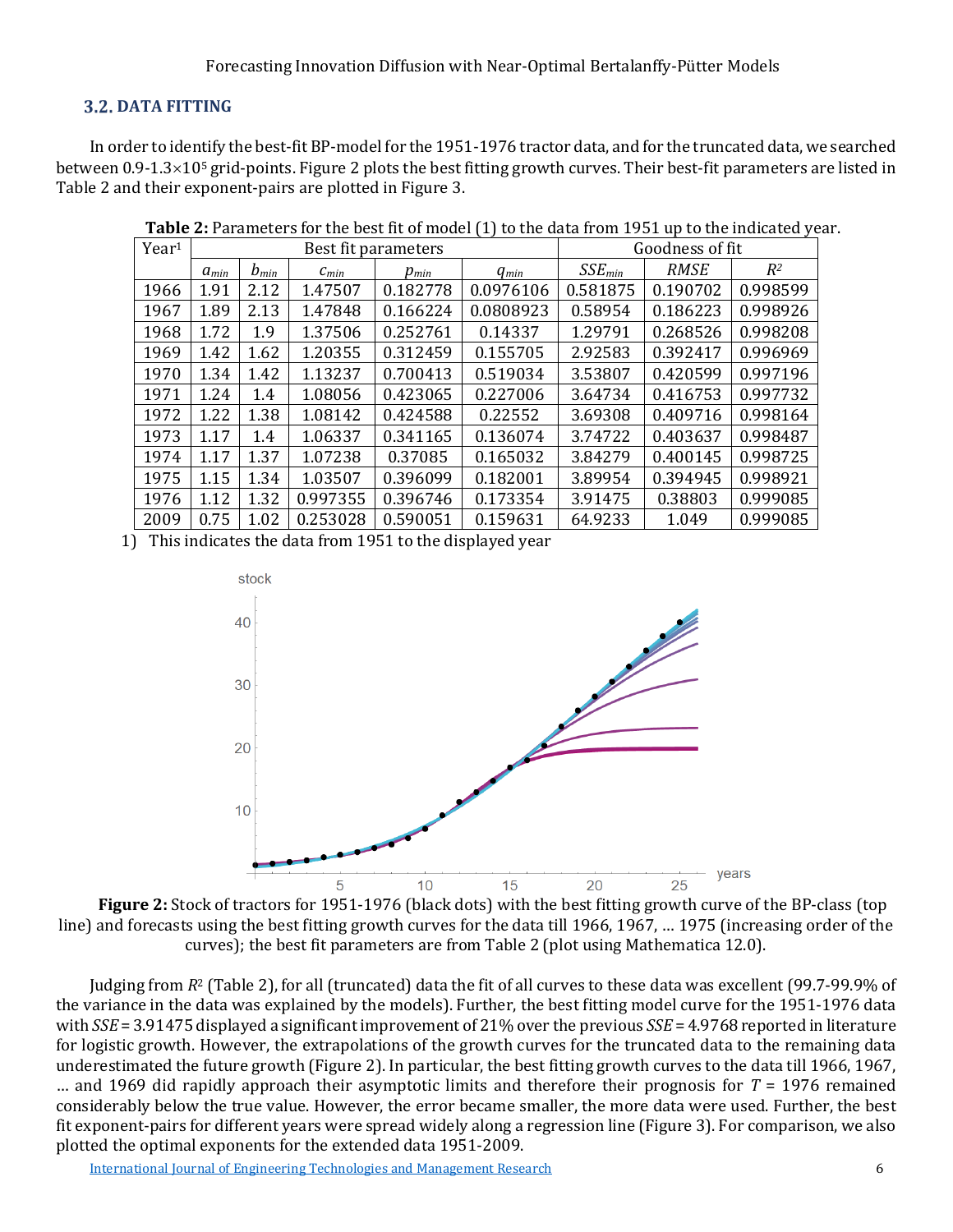

**Figure 3:** Optimal exponent-pairs (Table 2) and linear trend *b* = 0.2094+0.988⋅*a* (dotted, plot using MS Excel).

# **3.3. FORECASTING**

Figure 4 displays the near-optimal exponent-pairs for the truncated data for 1951-1971. This figure was obtained as a by-product of our approach to data-fitting, where for each of almost 127,000 exponent-pairs (*a*, *b*) the best-fit exponents to the truncated data were found by an optimization. The red area displays about 2700 nearoptimal exponent-pairs, for which *SSEopt* did not exceed the overall best *SSEmin* (attained at the black dot) by more than  $u = 10$ %. The blue area corresponds to the near-optimal exponent-pairs with  $u = 34$ %. The best fitting models using these exponent-pairs have a probability of 5% or more to be true, when compared to the best-fit model. We repeated these computations for the truncated tractor data till 1970, 1971, … and 1975. (In view of Figure 2, the data truncated at 1969 or earlier were unsuitable for prognosis and in view of Figure 3 their best-fit exponent-pairs were remote from the exponent-pair for the data till 1976.)



**Figure 4:** Part of the searched grid points (yellow) for the fit of model (1) to the tractor data for 1951-1971, near-optimal exponent-pairs assuming a model-uncertainty of *u* = 34% (blue: this corresponds to a probability of 5%) and of *u* = 10% (red: probability 28%), optimal exponent-pair for these data (black, see Table 2), exponent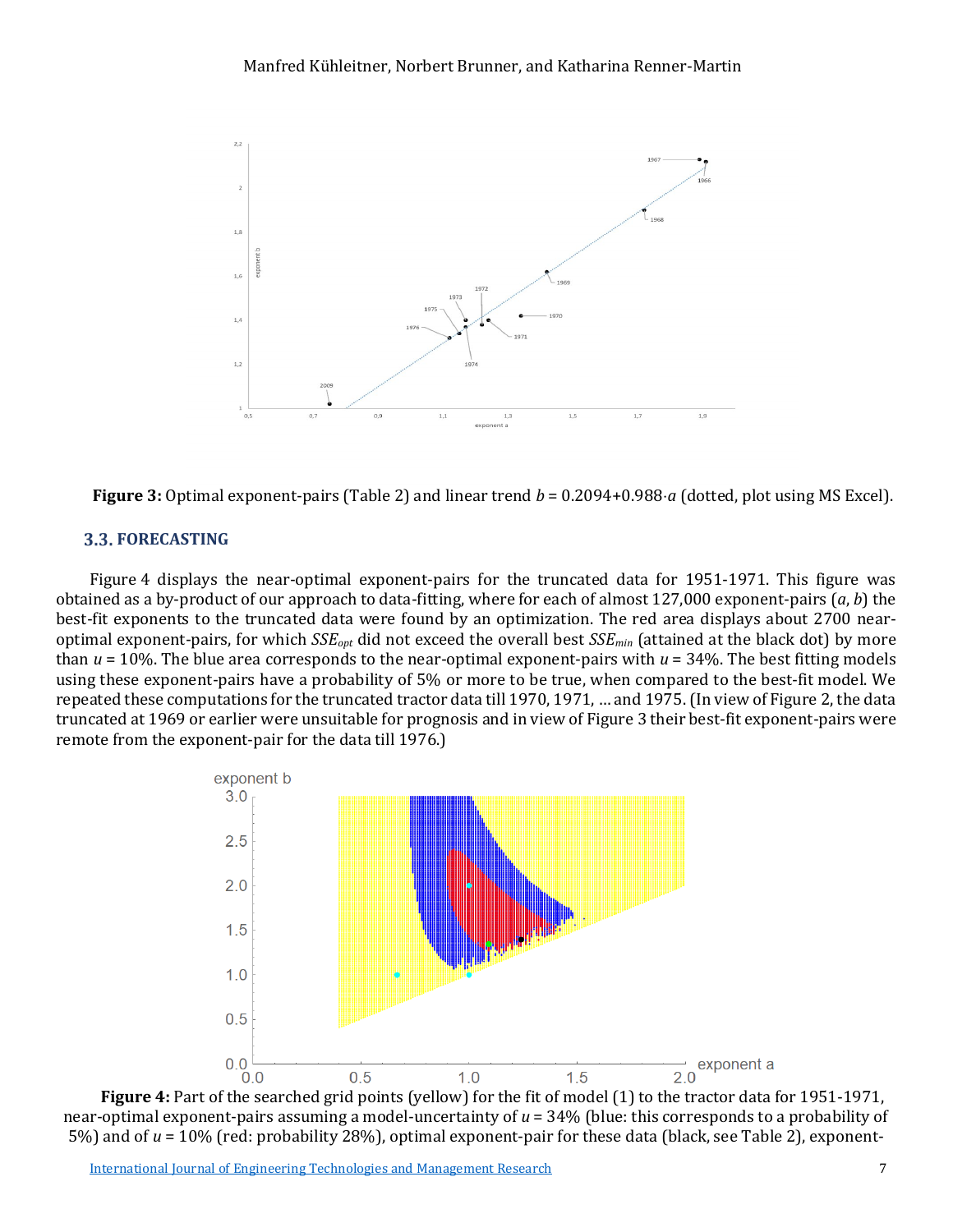pair to obtain an upper bound for the prognosis for 1976 (green, see Table 3) and selected exponent-pairs of named models (light blue: logistic, Gompertz and von Bertalanffy); plot using Mathematica 12.0.

Next, for each of near-optimal exponent-pair  $(a, b)$  the best fitting growth curve  $y_{a,b}(t)$  was identified and its "future" values were also evaluated ("future" referring to the perspective of the fitted data). Their upper and lower bounds defined forecasting intervals. Figure 5 plots the resulting forecasting band corresponding to Figure 4, prognosis for the stock of tractors based on the data for 1951-1971. For the present data and the chosen modeluncertainty all data points from 1972-1976 (plotted in green) were within this forecasting band.



**Figure 5:** Forecasting band (red, defined from the red dots in Figure 4) around the best fitting growth curve (green) to the tractor data for 1951-1971 (black), and comparison with the data for 1972-1976 (green), assuming a model-uncertainty of *u* = 10%; plot using Mathematica 12.0.

These computations were repeated for all truncated data. Table 3 summarizes these results in the following way: It identifies the least model uncertainty that was needed to include the true value for 1976 in the forecasting interval. For instance, for each red exponent-pair  $(a, b)$  of Figure 5 (model-uncertainty  $u = 10\%$ ) the value of the growth curve *ya,b* was evaluated for the year 1976; the values ranged between 34.9 and 40.4. The observed value at 1976 was 40.1 and the best-fitting curve to the 1951-1971 data attained a lower value. For Table 3 (line for 1971) we identified all model curves *ya,b* that attained a higher value and selected the one with the least *SSE* (Table 3 displays it as "needed *SSE*").

| Year |     |             | Model that achieves the required bound <sup>1</sup> |         |          | Needed  | $Logistic3SSElogisti$ | Model-      | Probability |
|------|-----|-------------|-----------------------------------------------------|---------|----------|---------|-----------------------|-------------|-------------|
|      | a   | h           |                                                     |         |          | $2$ SSE |                       | uncertainty |             |
|      |     |             |                                                     |         |          |         |                       |             |             |
| 1970 | 1.1 | 1.2         | 1.04613                                             | 0.76236 | 0.547886 | 3.8450  | 3.74498               | 8.677%      | 30.3197%    |
|      | 9   |             |                                                     |         |          | 8       |                       |             |             |
| 1971 | 1.0 | 1.3         | 0.98425                                             | 0.34281 | 0.116463 | 3.9023  | 3.83045               | 6.991%      | 32.9706%    |
| .5   | 9   | 5.          | 8                                                   |         |          |         |                       |             |             |
| 1972 | 1.1 | 1.3         | 0.98896                                             | 0.38888 | 0.161407 | 3.959   | 3.92061               | 7.201%      | 31.7592%    |
|      |     |             | h                                                   |         |          |         |                       |             |             |
| 1973 | 1.0 | 1.2         | 0.94000                                             | 0.40638 | 0.168379 | 3.9978  | 4.05518               | 6.689%      | 32.2009%    |
|      | 8   | 9           |                                                     |         |          | ٠h      |                       |             |             |
| 1974 | 1.1 | 1.2         | 0.95506                                             | 0.52504 | 0.29214  | 3.9584  | 4.35074               | 3.01%       | 41.1955%    |
|      | ว   | $\mathbf b$ | 5                                                   |         |          | 6       |                       |             |             |

**Table 3:** Minimal model-uncertainty so that the true value for 1976 was in the forecasting interval.

[International Journal of Engineering Technologies and Management Research](https://www.granthaalayahpublication.org/ijetmr-ojms/index.php/ijetmr) 8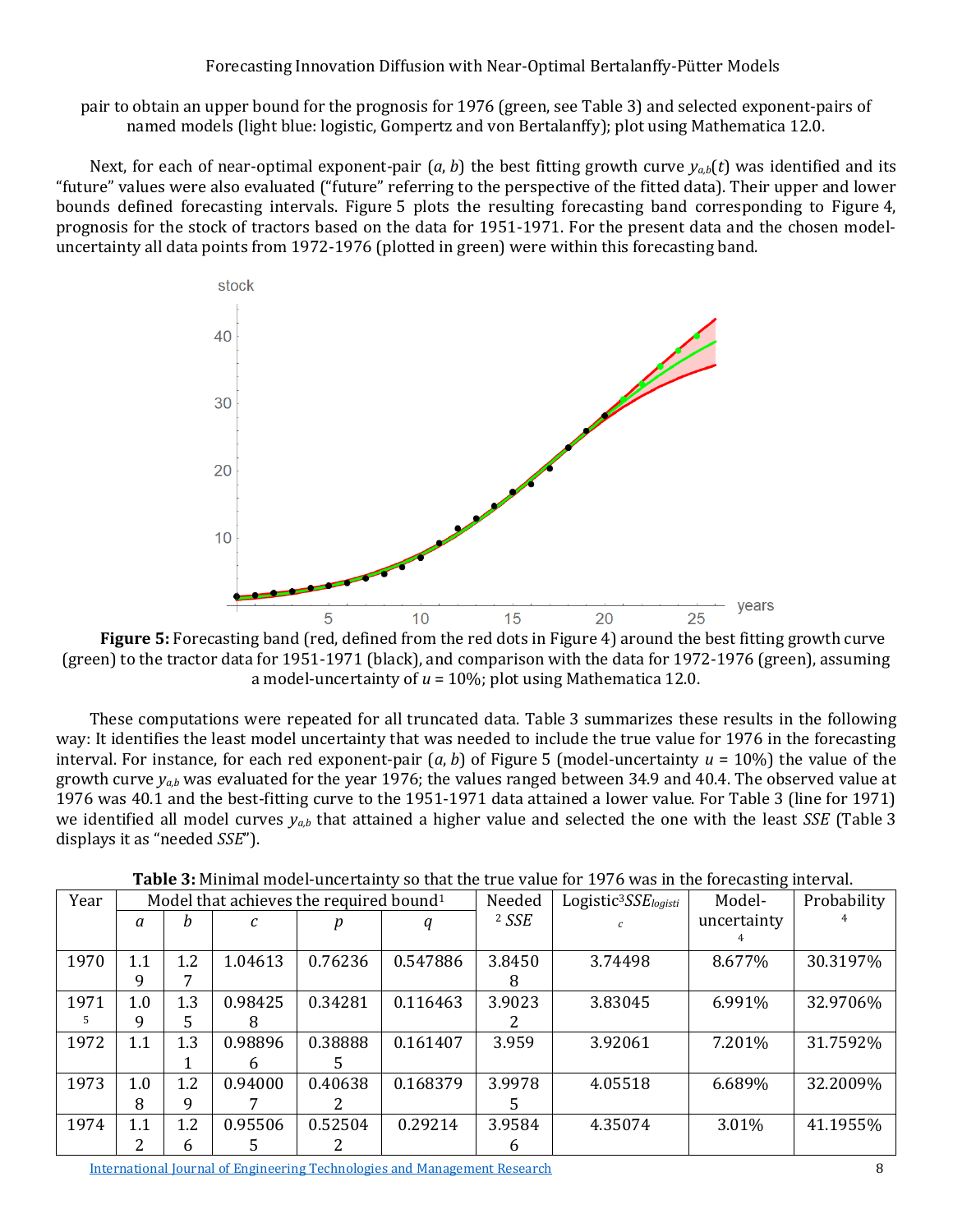| 1975<br>171 J | 1.0 | $\sim$<br>2. . U | .9907<br>$\overline{\phantom{a}}$<br>ັບ | 0.222<br><u> U.SZZ31</u> | 0.096825 | 3.9483 | 4.6816. | 1.251% | 46.1232% |
|---------------|-----|------------------|-----------------------------------------|--------------------------|----------|--------|---------|--------|----------|
|               |     |                  |                                         |                          |          |        |         |        |          |

- 1) For each year, we searched for the exponent pair  $(a, b)$ , whose  $SSE_{opt}(a, b)$  was minimal subject to the constraint that its best fitting growth curve  $y_{a,b}$  was above the 1976 value. The parameters of this  $y_{a,b}$  are listed.
- 2) *SSEopt* of the displayed exponent-pairs; it was above *SSEmin* for the data (see Table 2) and "model uncertainty"
- 3) *SSEopt*(1, 2) of the logistic model.
- 4) The computations were based on *SSE<sub>min</sub>* (7<sup>th</sup> column of Table 2).
- 5) This model is represented by the green dot in Figure 4.

Table 3 shows that forecasting of the true value based on the truncated data did not require unlikely models: The probabilities of the used models ranged between 30-46% and *SSE<sub>opt</sub>* of these models exceeded *SSE<sub>min</sub>* by 1-9%. Thus, the prognosis for up to six years remained within the range of variability that could be expected from the data. Note that for the forecast based on the years till 1973, 1974, or 1975, the logistic model was outside this minimal range (i.e. *SSElogistic* exceeded the needed *SSE*).

# **4. CONCLUSIONS AND RECOMMENDATIONS**

Forecasting requires the use of models that are capable to represent the hitherto observed data accurately. Model class (1) has some obvious advantages: it is a very flexible class of growth models and it includes a wide range of common growth models. Therefore, in general the best-fitting model of the BP-class will fit better than any of the above-mentioned named model. Thus, for the tractor data the use of models from the BP-class resulted in a significant improvement over the fit by the logistic growth function that was previously used in forecasting.

This approach requires extensive computations, where about hundred thousand models from the BP-class need to be optimized (different models are defined from different exponent-pairs). Yet, these optimization results serve an additional important purpose, as they may be used to quantify the model-uncertainty of forecasting. As is displayed by the forecasting intervals (Figure 5), the near-optimal model curves remained close to the data (on which data-fitting was based). Nevertheless, subsequently there were considerable differences.

For the present data it was feasible to consider forecasting intervals based on all models with a probability of 5% or more to be true. Using this approach, we have shown that the considered data were suitable for a prognosis over a time span of five years.

# **SOURCES OF FUNDING**

None.

# **CONFLICT OF INTEREST**

None.

# **ACKNOWLEDGMENT**

The authors declare no competing interests. There occurred no ethical issues, as the research was based on published data. All authors contributed equally in research, evaluation and interpretation of the results and drafting the manuscript.

# **APPENDICES**

The method section lists the data and explains their sources. Further, the authors provided the supplementary material, namely the following spreadsheet (MS Excel) with the outcomes of the optimizations.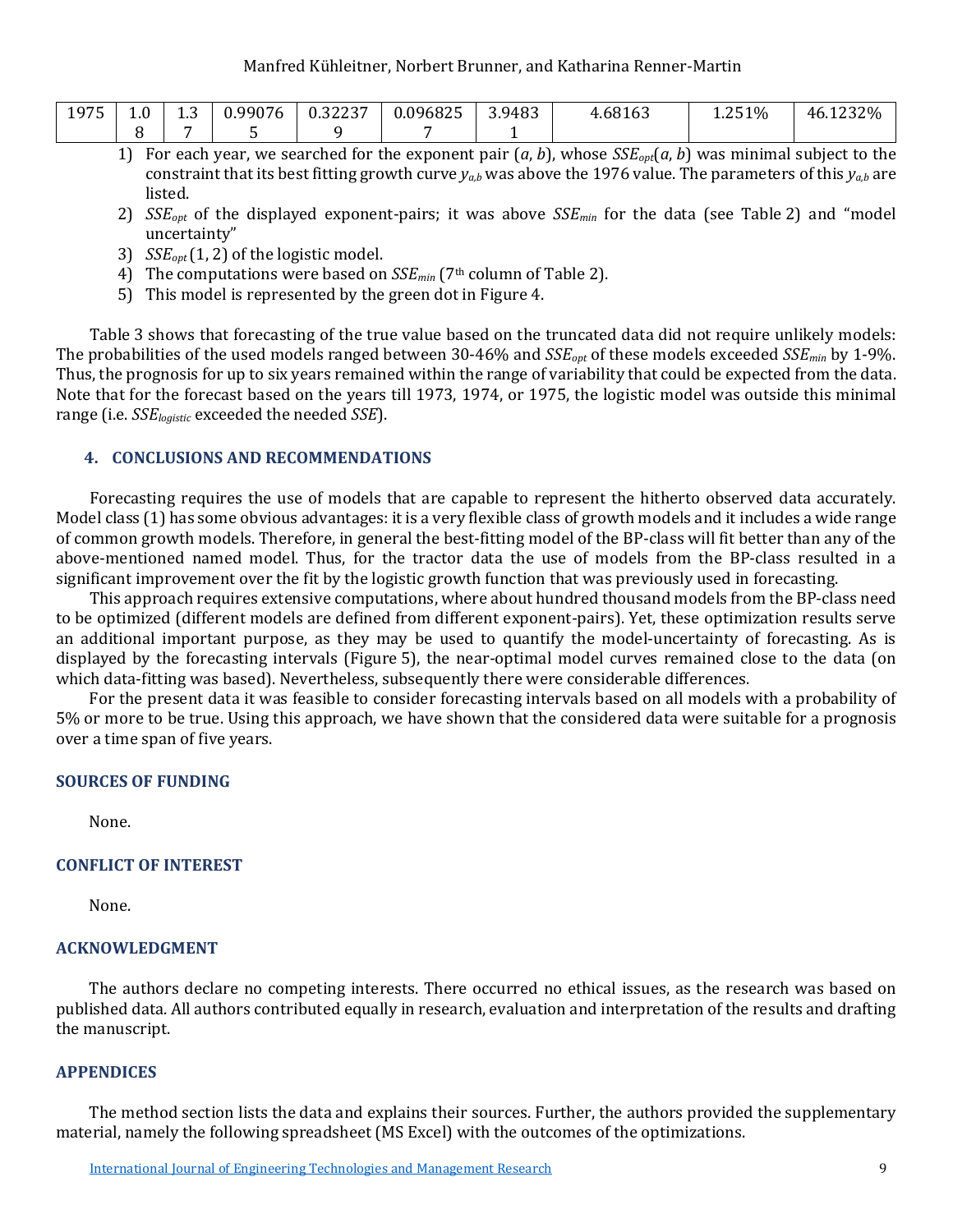S-File. Computation of SSEopt(a, b), based on Table 1 for the stock of tractors for the period 1951-1971, for certain grid-points, namely exponents a and b, and for them the best fit-parameters (optimization results) initial number m0, p, q, and SSE.

# **REFERENCES**

- [1] Adamuthe, A.C., Thampi, G.K., 2019. Technology forecasting: A case study of computational technologies. Technological Forecasting & Social Change 143, 181-189.
- [2] Akaike, H., 1974. A New Look at the Statistical Model Identification. IEEE Transactions of Automatic Control 19, 716-723.
- [3] Bai, Y., Jin, W.L., 2016. Marine Structural Design (2nd ed.) Elsevier, Amsterdam, Netherlands.<br>[4] Bass, F.M., 1969. A new product growth model for consumer durables. Management Science 1
- [4] Bass, F.M., 1969. A new product growth model for consumer durables. Management Science 15, 215-227.<br>[5] Bertalanffy, L.v., 1949. Problems of organic growth. Nature 163, 156-158.
- [5] Bertalanffy, L.v., 1949. Problems of organic growth. Nature 163, 156-158.<br>[6] Burnham, K.P.; Anderson, D.R., 2002. Model Selection and Multi-Model I
- [6] Burnham, K.P.; Anderson, D.R., 2002. Model Selection and Multi-Model Inference: A Practical Information-Theoretic Approach. Springer, Berlin.
- [7] Dhakal, T., 2018. An analytical model on business diffusion. Journal of Industrial Engineering and Management Science 2018, 119-128. DOI 10.13052/jiems2446-1822.2018.007.
- [8] Firat, A.K., Madnick, S., Woon, W.L., 2008. Technology forecasting: A review. In: Working Paper CISL# 2008-15. MIT, Cambridge, USA.
- [9] Franses, P.H., 1994. A method to select between Gompertz and Logistic trend curves. Technological Forecasting & Social Change 46, 45-49.
- [10] Gurung, B., Singh, K.N., Shekhawat, R.S., Yeasin, M., 2018. An insight into technology diffusion of tractor through Weibull growth model. Journal of Applied Statistics 45, 682-696.
- [11] Hyndman, R.J., Koehler, A.B., 2006. Another look at measures of forecast accuracy. International Journal of Forecasting 22, 679-688.
- [12] Kühleitner, M., Brunner, N., Nowak, W.G., Renner-Martin, K., Scheicher, K., 2019. Best fitting tumor growth models of the von Bertalanffy-Pütter Type. BMC Cancer 19, published online: DOI /10.1186/s12885-019- 5911-y.
- [13] Mar-Molinero, C., 1980. Tractors in Spain: a logistic analysis. Journal of the Operational Research Society 31, 141-152.
- [14] Marusic, M., Bajzer, Z., 1993. Generalized two-parameter equations of growth. Journal of Mathematical Analysis and Applications 179, 446-462.
- [15] Meade, N., 1984. The use of growth curves in forecasting market development-a review and appraisal. Journal of Forecasting 3, 429-451.
- [16] Monod, J., 1949. The growth of bacterial cultures. Annual Reviews of Microbiology 8, 371-374.
- [17] Motulsky, H., Christopoulos, A., 2003. Fitting Models to Biological Data Using Linear and Nonlinear Regression: A Practical Guide to Curve Fitting. Oxford University Press, Oxford, U.K.
- [18] Murphy, H., Jaafari, H., Dobrovolny, H.M., 2016. Differences in predictions of ODE models of tumor growth: a cautionary example. BMC Cancer 16, 163-172.
- [19] Naseri, M.B., Elliott, G., 2013. The diffusion of online shopping in Australia: Comparing the Bass, Logistic and Gompertz growth models. Journal of Marketing Analytics 1, 49-60. DOI 10.1057/jma.2013.2.
- [20] Nguimkeu, P., 2014. A simple selection test between the Gompertz and Logistic growth models. Technological Forecasting & Social Change 88, 98-105.
- [21] Ohnishi, S., Yamakawa, T., Akamine. T., 2014. On the analytical solution for the Pütter-Bertalanffy growth equation. Journal of Theoretical Biology 343, 174-177.
- [22] Pell, B., Kuanga, Y., Viboud, C., Chowell, G., 2018. Using phenomenological models for forecasting the 2015 Ebola challenge. Epidemics 22, 62-70.
- [23] Pütter, A., 1920. Studien über physiologische Ähnlichkeit. VI. Wachstumsähnlichkeiten. Pflügers Archiv für die Gesamte Physiologie des Menschen und der Tiere 180, 298-340.
- [24] Renner-Martin, K., Brunner, N., Kühleitner, M., Nowak, W.G., Scheicher, K., 2018. Optimal and near-optimal exponent-pairs for the Bertalanffy-Pütter growth model. Peer [6, published online: DOI 10.7717/peerj.5973.